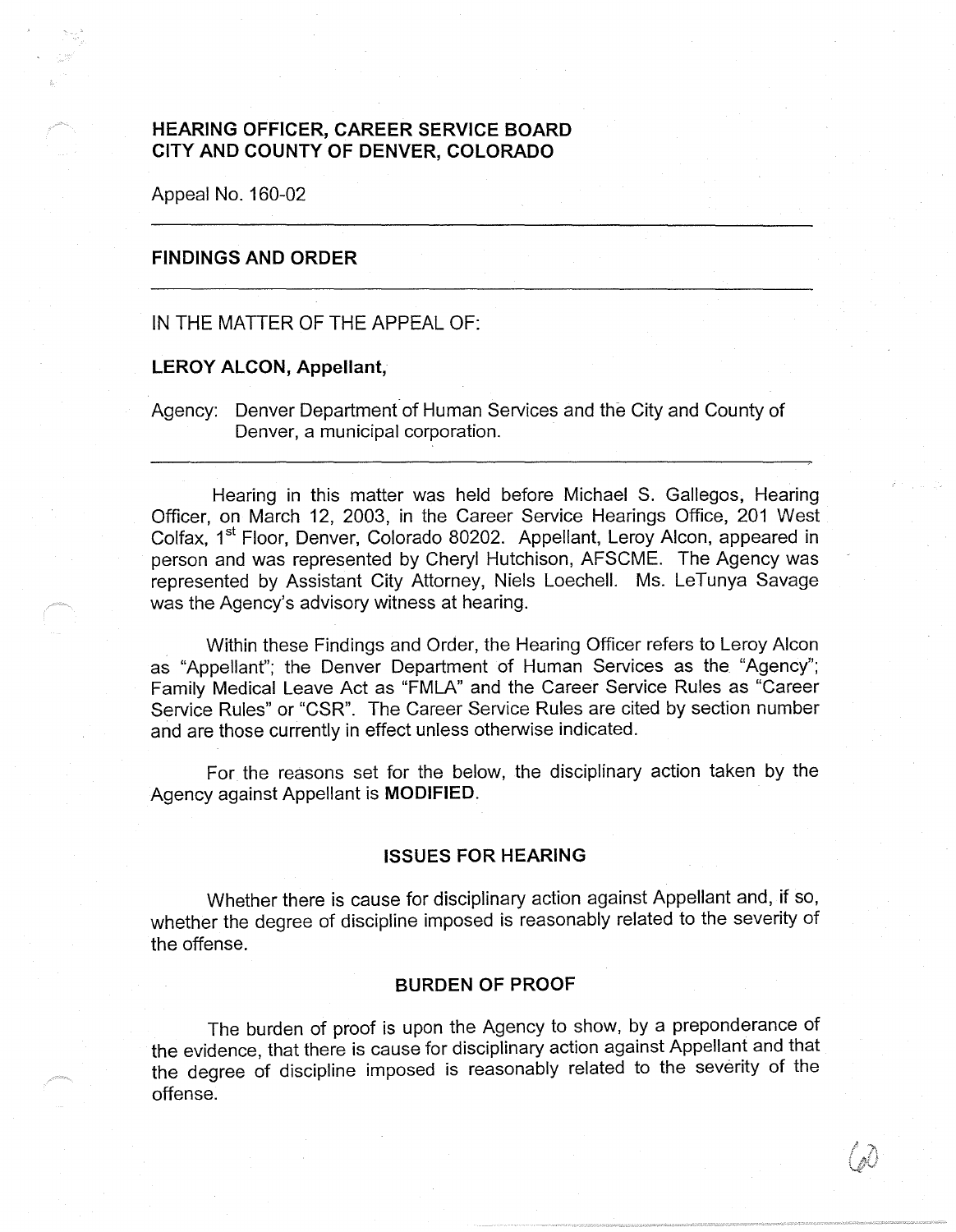## **PRELIMINARY MATTERS**

Appellant's Exhibits A and C were accepted over the Agency's objection as to relevancy because they are relevant to Appellant's disciplinary history. Appellant's Exhibits B and D were accepted into evidence without objection. The Agency's Exhibits 1 through 10 were accepted into evidence without objection.

## **FINDINGS OF FACT**

Based on the evidence presented at hearing, the Hearing Officer finds the following to be fact:

1. Appellant was an employee in career status. He was dismissed from his position as an Administrative Support Assistant (ASA) Ill with the Agency effective August 27, 2002. At that time, he had worked for the Agency approximately 9 ½ years. From 1995 until his termination, Appellant worked in the Family and Children (F&C) section of the Agency. Throughout his last 3 years with the Agency, Appellant had health problems related to diabetes and high blood pressure. During the last 12 months of his employment Appellant was off work, due to medical problems, for a total of 5 months.

2. In December 1999, Donna Prince (Prince) transferred to the F&C business office and became Appellant's supervisor. At that time, Prince completed a paper review of Appellant's duties. However, she did not attempt to perform the duties herself or to "shadow" Appellant as he performed his duties in order to better understand how long it took to perform his job duties or whether training might be required when she periodically changed or increased Appellant's duties.

3. In December 1999, Appellant's duties included going to the courthouse to copy court reports, as requested by each case worker, then mailing or delivering copies to all parties to the case. If a "minute order'' from the court was requested, Appellant had to access the appropriate computer program, print out the minute order and distribute copies to the parties. Minute orders could be 1 to 60 pages long. If a case was transferred from the F&C section to "Adoptions", Appellant had to copy all minute orders issued in the case and distribute copies to all parties. Appellant also did adoption case "break downs" which required him to take oversized adoption files and break them down, in a prescribed order, into two smaller files. These functions were known as "clerical case management". Appellant's regular hours were 8:00 a.m. to 4:30 p.m. with a ½ hour lunch break.

4. Between December 1999 and May 2000, Prince spoke with Appellant on at least 7 occasions regarding the manner and timeliness of completion of his job duties.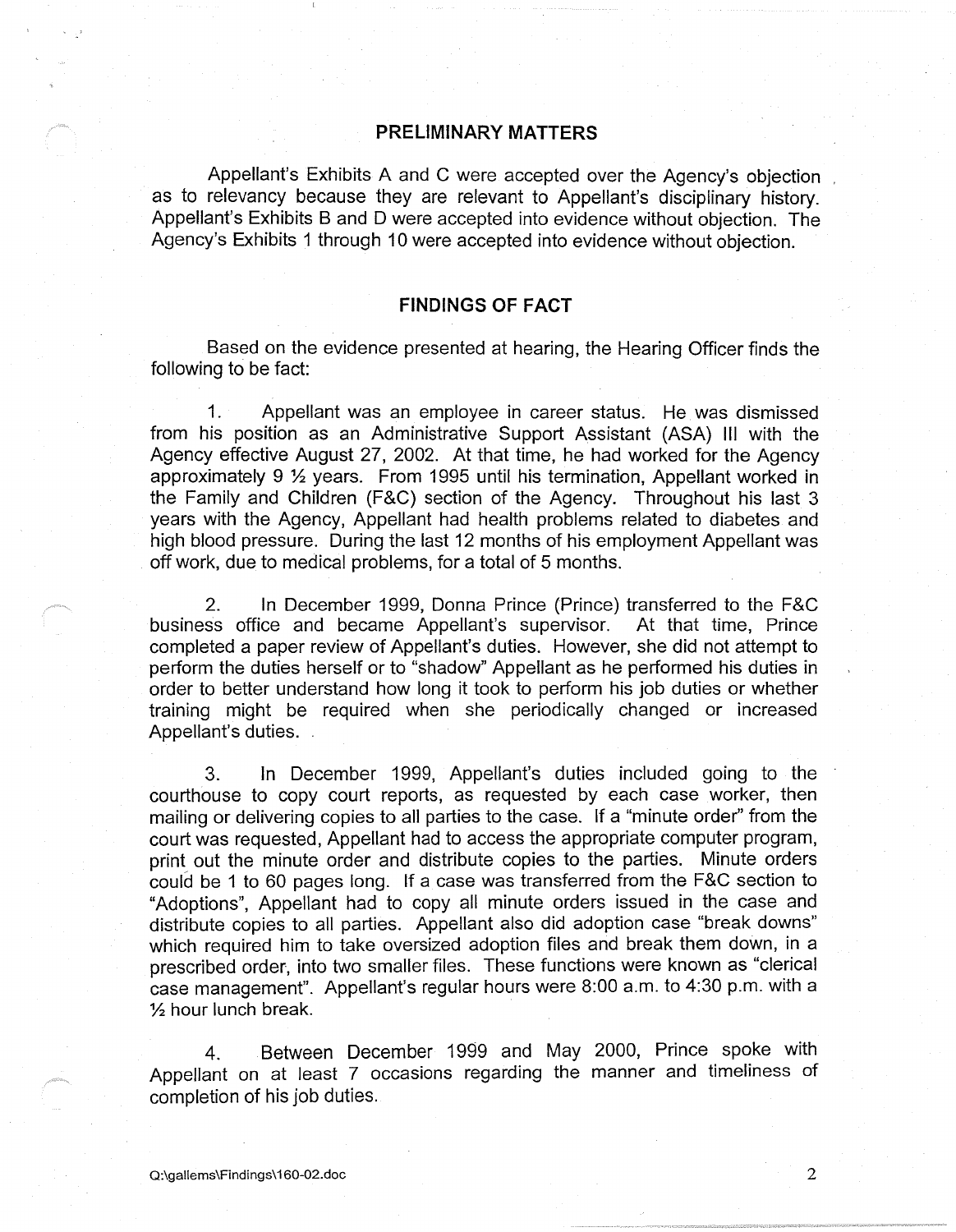5. In October 2000, Appellant received a written reprimand for Excessive absenteeism/tardiness: During the month of March: 4 days tardy and 1 absence; April: 6 days tardy; May: 10 days tardy and 6 absences; June: 11 days tardy; July: 16 days tardy and 2 absences; August: 15 days tardy and 1 absence and September: 12 days tardy and 4 absences. The written reprimand also listed frequent extended lunches, refusal *to* call his immediate supervisor regarding absences, no doctor's statement for 3 consecutive days absent and job duties not completed in a timely manner.

6. Appellant and Prince had a personality conflict. Prior to the time Prince became his supervisor, Appellant had no continuing difficulties with any of his supervisors. In January 2001, Appellant called Prince to say that he would be in late and left a message saying that he hoped that was okay because he was "sick of your crap".

7. In April 2001, citing "excessive absenteeism" and "medical leave due to health problems" resulting in "complaints from the caseworker staff", Prince reassigned Appellant's duties. Appellant had been on FMLA Leave for 6 weeks.

8. In April 2001, the Agency switched from a data bank (computer tracking) system known as Cwest (pronounced "quest") to one known as Colorado "Trails". At that time, Appellant was taken off clerical case management and assigned to data entry, provider payroll deadlines and twiceper-day mail duties. Along with the rest of the F&C staff, Appellant was required *to* learn the new Trails computer program. The change from Cwest *to* Trails caused frustration and morale problems among the staff, as they struggled to learn the new system, and it resulted in timeliness concerns regarding completion of job duties for all staff members.

9. At the same time, Appellant was taking on new mail duties. Appellant's mail duties included incoming and outgoing mail and "all-staff mailings" for approximately 475 people in 63 separate units. Twice each workday, first at about 9:30 a.m. and then at approximately 3:00 p.m., Appellant sorted and delivered incoming mail, by unit, and sorted and bundled outgoing mail. Each day there were 30 to 50 pieces of mail that required "research" to identify the employee to whom that piece of mail should be directed. Appellant also had to gather incoming faxes from approximately 6 fax machines throughout the building, then sort, staple and deliver the faxes to each unit. All-staff mailings included memos, flyers and newsletters and had to be picked up from the firstfloor print shop in bulk, then sorted and distributed with the regular mail. Sorting the mail took from 1 to 1 $\frac{1}{2}$  hours twice a day. Then the sorted mail, faxes and all-staff mailings had to be delivered to each unit. Mail duties required walking throughout the building an average of 3 times per workday.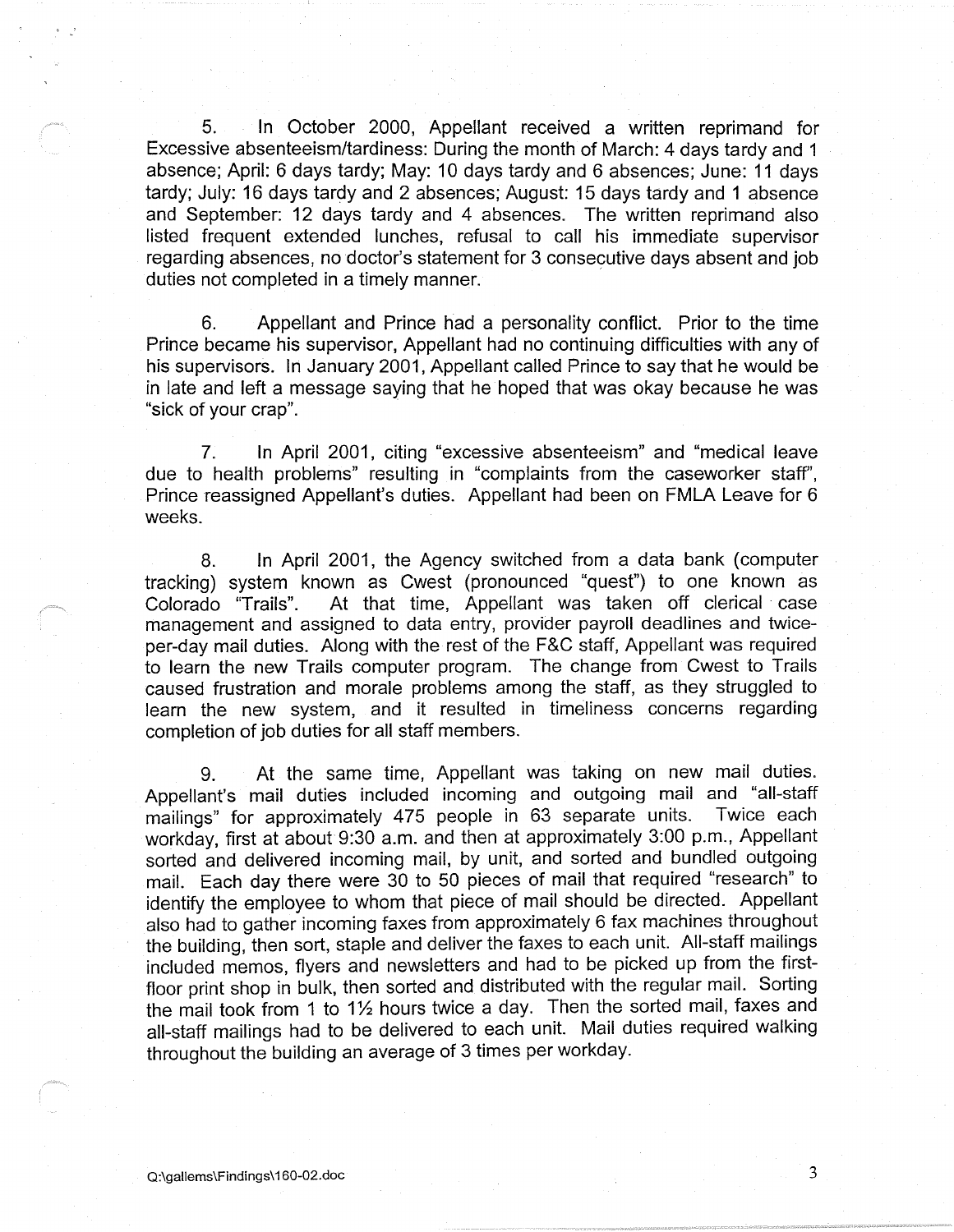10. Researching mail includes using a computer to find the appropriate recipient/employee's name and "linedex number" by accessing the Colorado Trails or Cwest programs or CIAO, the Master Case File or other resources. Researching the mail often took over an hour to complete no matter who did the research.

11. The continuing and timely exchange of printed information in the form of daily mail, faxes, all-staff mailings and tech-screen printouts was necessary for the timely completion of duties for the entire F&C staff.

12. In August 2001, Prince added "supplies" to Appellant's duties. Appellant was required to order, stock and deliver supplies and forms. Appellant had to seek out instruction and taught himself, by trial-and-error, how to use the internet to order supplies. He monitored use of forms and submitted form requests to the print shop before the forms ran out. Appellant had to learn, by seeking direction from case workers, which forms were outdated and needed to be removed. He stocked supplies and forms at various "stations" throughout the F&C section. Ordering supplies included weekly orders and being available twice each day for F&C staff to make or pick-up special supply requests. Appellant received special supply requests twice a day by E-mail, telephone messages or in-person. The F&C section has the largest amount of supply orders in the Agency's main building.

13. The F&C section has the largest amount of mail in the Agency's main building. Prior to August 2001, one staff person handled F&C mail duties full-time and another staff person was in charge of supplies and forms. Due to the high volume of mail to the F&C section, there were often complaints about undelivered mail or unfinished mail duties before Appellant took over mail duties. The staff person who handled mail duties prior to Appellant was transferred due to health reasons. More specifically, mail duties required too much walking for that staff person.

14. When Prince added "supplies" to Appellant's existing mail duties, she did not attempt to perform the duties herself or to "shadow" Appellant as he performed his duties in order to better understand how long it took to perform the job duties or whether training might be required when she periodically changed or increased Appellant's duties.

15. Appellant was on FMLA Leave from August 2001 to November 11, 2001 due to a diabetes-related ulcer on his foot. Appellant's treating physician restricted Appellant to no walking or standing for 3 months. More specifically, Appellant could not walk or stand to perform his mail, fax and all-staff mailing duties. When Appellant returned to work in November 2001, he had no medical restrictions from walking or standing.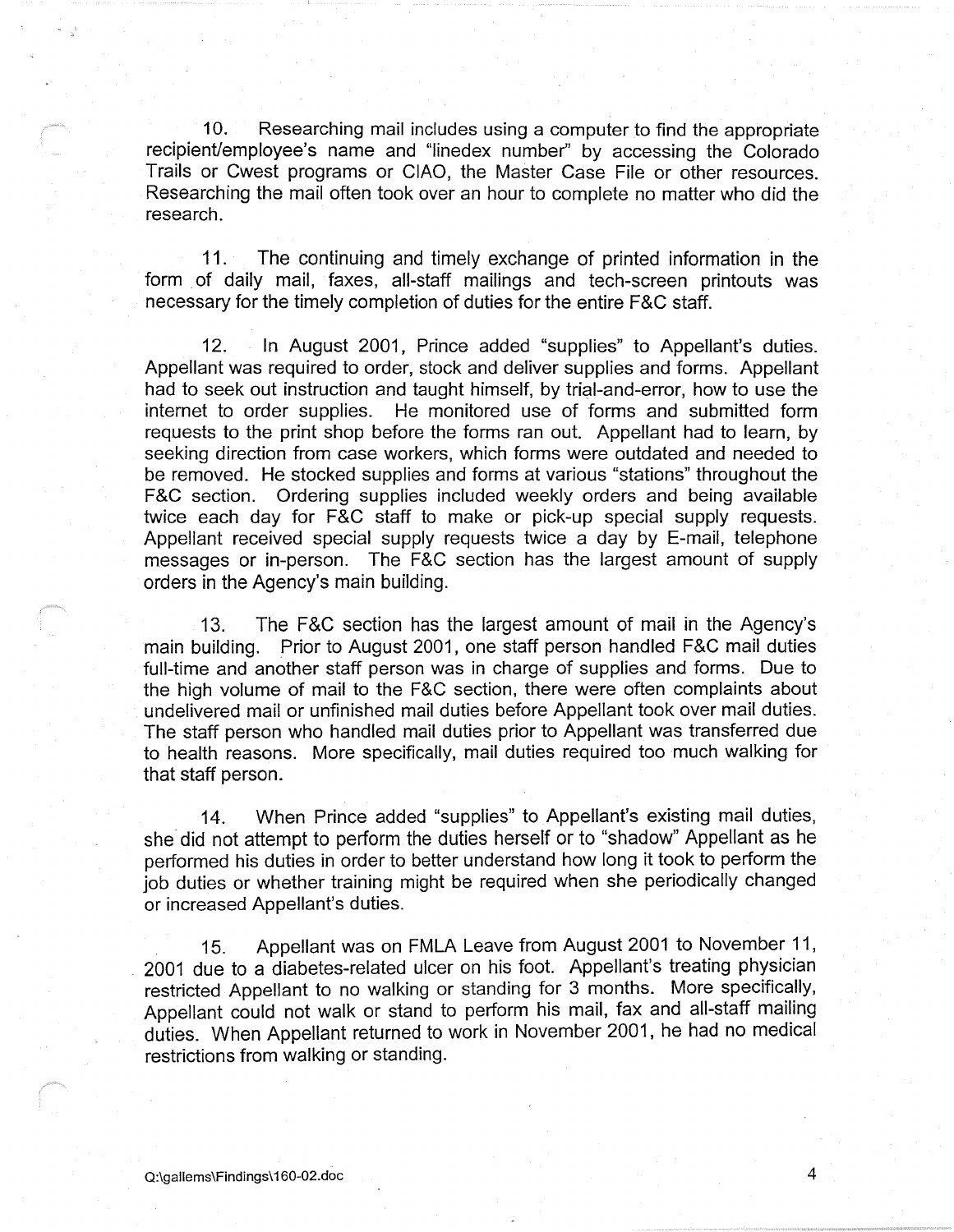16. In January 2002, Appellant received a written reprimand based on the following circumstances: Appellant was scheduled for a supervision meeting with Prince on December 28, 2001. He failed to appear for that meeting and never explained to Prince why he missed the meeting. On January 4 and 7, 2002, Prince observed that there was no mail delivery from the previous workday afternoon. On January 7, 2002, Prince assumed mail sorting and delivery duties for Appellant because he had not completed mail duties from the prior workday. With the help of one other staff person, Prince spent 45 minutes completing one of the twice daily "mail runs". The total staff time spent in sorting and delivering mail for one mail run on January 7, 2002 was between 1 and  $1\frac{1}{2}$  hours.

17. Beginning in January 2002, Prince scheduled weekly supervision meetings with Appellant. Appellant reqularly complained that he was Appellant regularly complained that he was overwhelmed. Prince sorted mail for Appellant "on a number of occasions" and gave Appellant a brochure on Time-management Training. However, she did not investigate why Appellant was not able to complete mail sorting or delivery "on a number of occasions".

18. On February 11, 2002, Prince issued a Memorandum to Appellant listing "Job Expectations", duties and a target date for completion. The memo indicated that all assignments or duties had been "discussed with you previously" and functioned as Appellant's de facto Performance Evaluation Program (PEP) Plan. The memo included Appellant's mail and supply duties and added "tech screen" printouts to Appellant's twice daily mail and fax distributions, re-locating forms from the mail room to the supply room, re-organizing and cleaning out the supply room including ordering, set-up and labeling of forms-shelves, cleaning out Christmas decorations, moving and cleaning out a metal supply cabinet, moving a TVNCR and scheduling a meeting with Doris Puga (Puga) regarding what *to* do with 10 boxes of files.

19. Appellant set up a meeting with Puga but did not attend the meeting because Puga's secretary asked to have the file boxes brought to her office. Appellant took the file boxes to Puga's office, ordered shelving for the forms and began the process of re-locating forms from the mail room to the supply room and re-organizing and cleaning out the supply room.

20. On February 15, 2002, Prince completed a Performance Enhancement Program Report (PEPR) evaluating Appellant's job performance over the calendar year 2001 and January and February 2002. (See attachments to PEPR, Exhibit 8.) The PEPR was supposed to have been completed in January, covering Appellant's performance over the calendar year 2001. However, Prince issued the PEPR late and Appellant was not given a copy until March 1, 2002. At that time Appellant was also given a copy of his Performance Evaluation Program (PEP) Plan.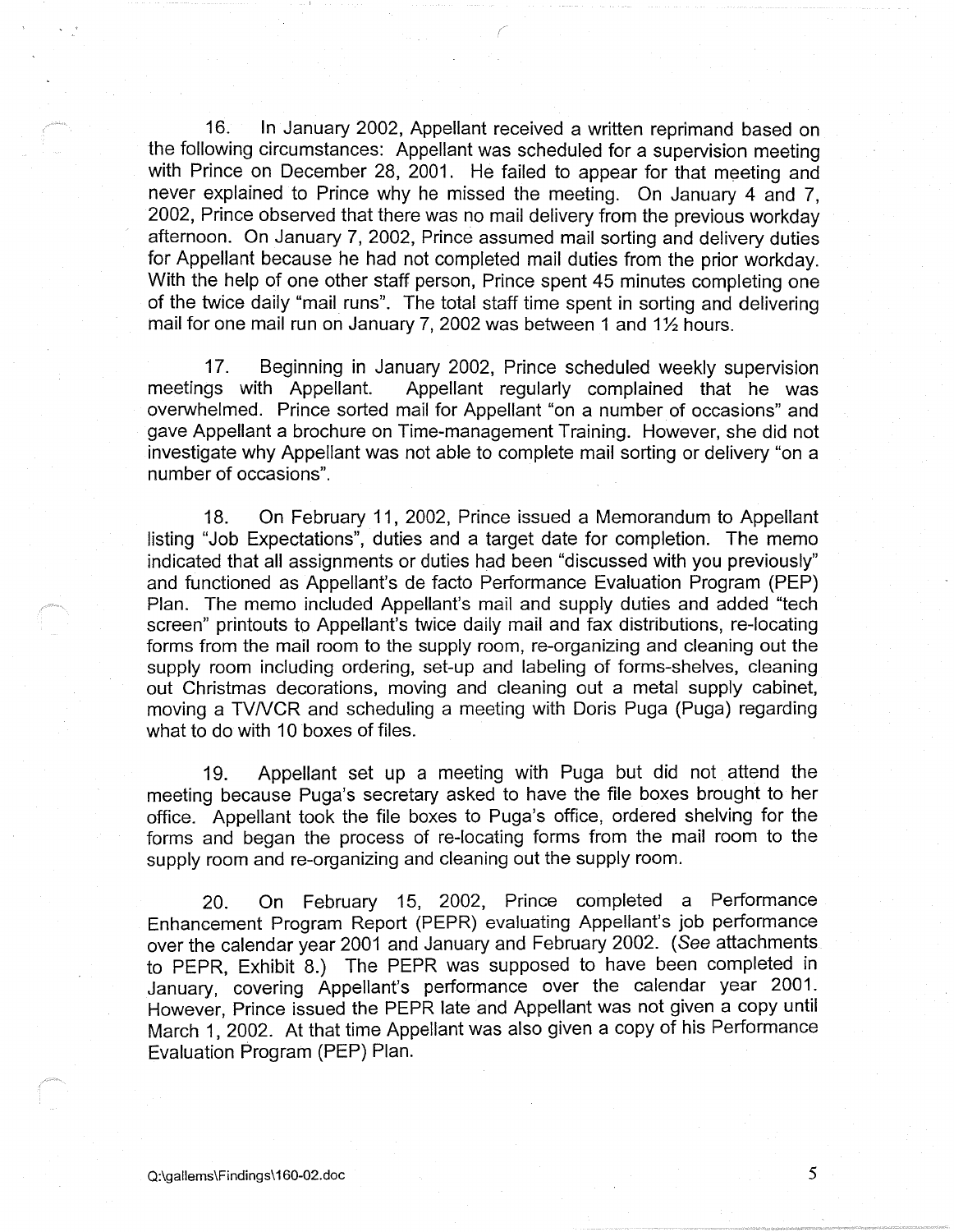21. On the PEPR, Prince gave Appellant an overall rating of "Below Expectations" stating that, "due to absenteeism, [Appellant's] responsibilities were covered by other staff for a major portion of this time period". Prince further stated that Appellant "has difficulty with time management skills. [He] appears, at times, to lack strong self-discipline skills and likes to socialize." Prince recommended that Appellant "seek out Agency training and Time Management classes in order to acquire additional skills in business organization."

22. "Below Expectations" is defined as "Employee failed to meet a significant portion of the employee's expected accomplishments." CSR 13-23.

23. Appellant had many friends throughout the Agency's main building and in the F&C section. He often "socialized" or chatted briefly with other Agency employees as he completed his mail runs, accepted supply orders or stocked forms and supplies.

24. On March 27, 2002 Appellant called Prince and left a message indicating that he couldn't "take it anymore", he couldn't work for Prince, that he would be in to work whenever he got there, he was going to see the Agency's Director and that he was going to hire an attorney. Nonetheless, Appellant came in to work and was at his desk by 8:00 a.m. Prince believed that Appellant's message was threatening and Appellant received a verbal reprimand for leaving a threatening message. Appellant requested a transfer to a new supervisor.

25. Due to his continuing mail, fax, forms and supply duties, Appellant had not completed re-organizing and cleaning out the supply room. Therefore, he decided to come in, without pay, on his day off - a city holiday, March  $25<sup>th</sup>$ . When he advised Prince that he cleaned and reorganized the supply room on a holiday, Prince was upset with Appellant because she had not authorized overtime pay for the project.

26. Appellant was on investigatory leave for approximately one month from March 27th to the beginning of May 2002. He was placed on investigatory leave pending a "psychological evaluation" for "attempting to bargain with the Child Support Caseworker and her supervisor on behalf of his son's current Child Support case." Although he passed his psychological evaluation, in May 2002 Appellant was given a written reprimand for "attempting to bargain with the Child Support Caseworker and her supervisor on behalf of his son's current Child Support case."

27. While he was· on investigatory leave during the month of April, Prince gave Appellant a second "Below Expectations" PEPR rating dated April 9, 2002, received by Appellant on April 15, 2002. Although the PEPR was to be given 3 months after the first "Below Expectations" rating, the second "Below Expectations" PEPR was issued approximately 5 weeks after the first. Appellant was at work for approximately 1 month (March) during the actual evaluation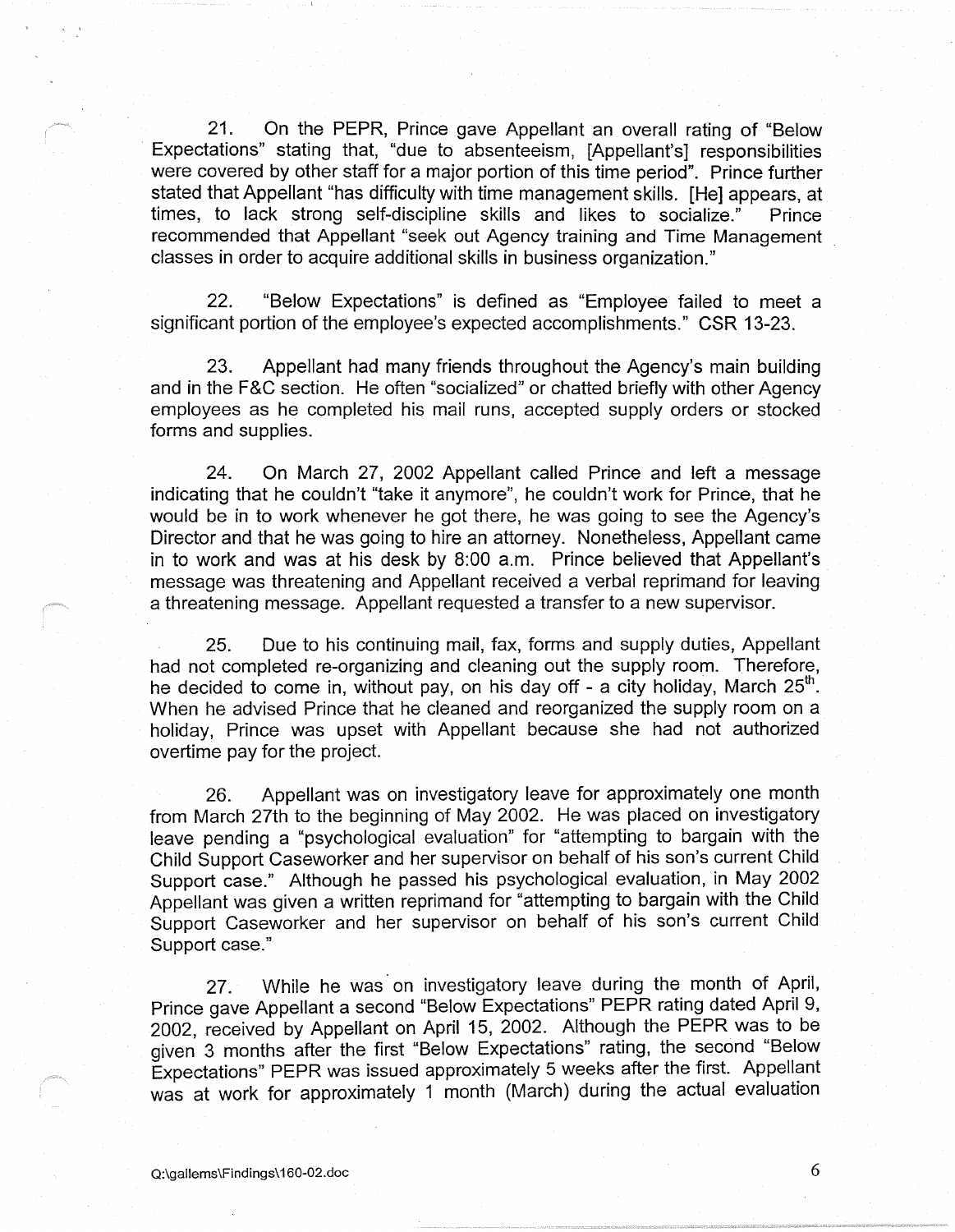period of March 1 through April 9, 2002. Appellant did not "grieve" the first or second "Below Expectations" ratings because he "felt it would be a waste of valuable time".

28. Prince justified the April  $9<sup>th</sup>$  PEPR by stating that it was for the evaluation period January through March 2002.

29. When Appellant returned to work his supervision was transferred to LeTunya Savage (Savage). At that time, Savage did not review or meet with Appellant regarding a PEP Plan. She completed a paper review of Appellant's duties. However, she did not attempt to perform the duties herself or to "shadow" Appellant as he performed his duties in order to better understand how long it took to perform his job duties or whether training might be required. Savage met with Appellant 2 to 3 times per week regarding his duties and gave him "directives" to help improve his performance.

30. Savage helped Appellant organize his desk. She set up a tracking system, comprised of 3 large three-ring binders for tracking supply orders. At hearing, Savage credibly testified that Appellant was proficient at ordering supplies over the internet. She directed Appellant to have a supply order to her, for approval, every Wednesday by 1:30 p.m.

31. It is Savage's opinion that mail duties, without research, can be completed in 1 $\frac{1}{2}$  hours in the morning and 1 $\frac{1}{2}$  hours in the afternoon, for a total of 3 hours per day. Savage directed Appellant to keep a log of the times he delivered mail.

32. On one occasion Savage wrote and sent an E-mail about Appellant that stated, in part: "Sweet Ole' Leroy wasn't too pleased with his new supervisor this afternoon. Can you believe that!" Savage apologized, by E-mail, to Appellant for the E-mail. Appellant credibly testified that he E-mailed Savage back, saying "everything's cool" because he did not want to go to her office. Appellant always felt intimidated or upset after meeting with Savage in her office.

33. In May and June 2002, Savage received 4 or 5 complaints that forms were not stocked at some stations. She returned the overage of shelving ordered by Appellant and had another staff person put together the formsshelves in the supply room.

34. Savage's supervisor, Dee Grayson (Grayson) asked Savage to evaluate Appellant's job performance and to complete a work plan for Appellant. Savage did not complete a work plan or PEP Plan for Appellant. Rather she relied on her weekly meetings with Appellant and her "directives" to Appellant.

35. Savage gave Appellant the following directives in addition to his regular duties: "clean off the counter tops of the various stations, establish a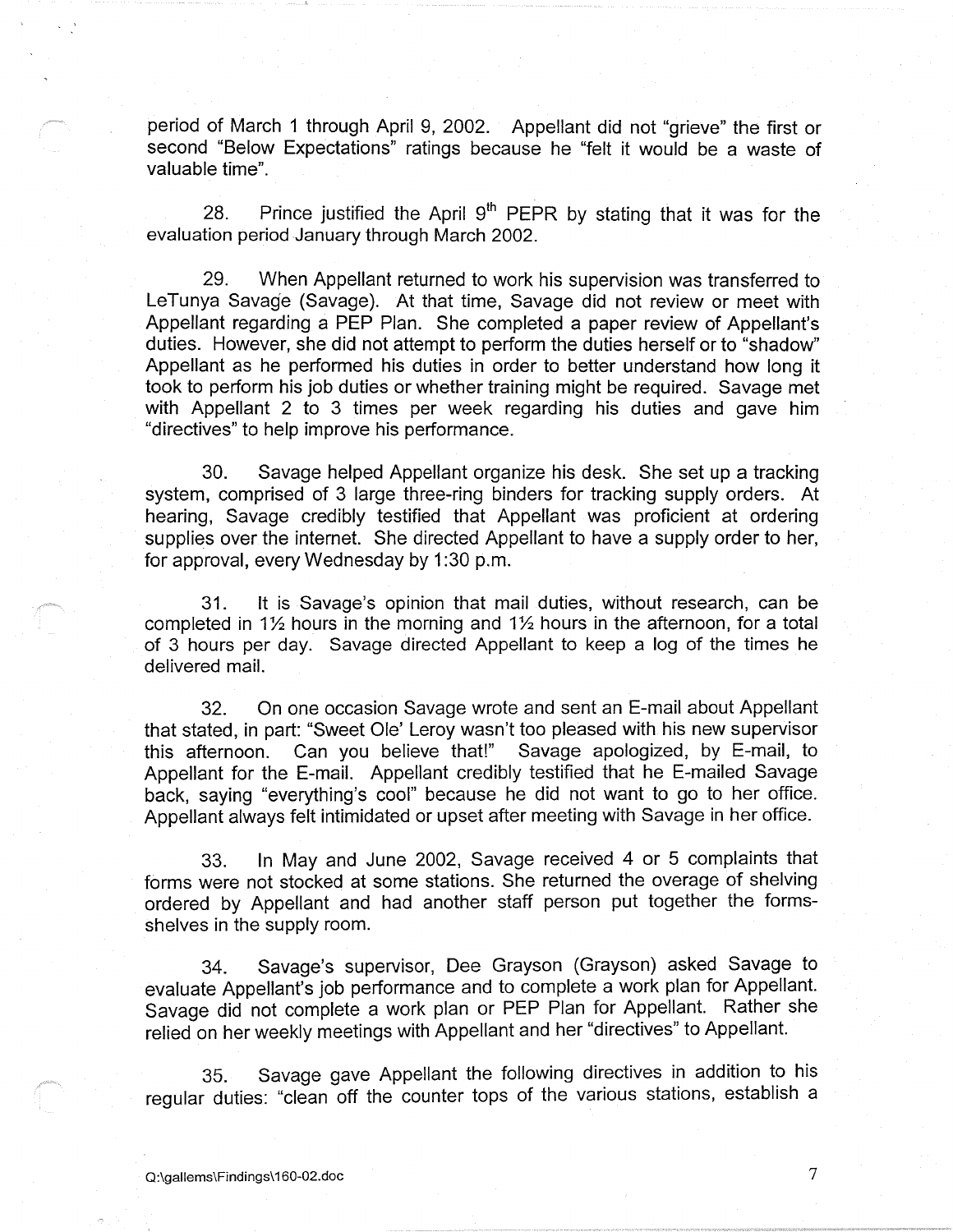supply area at each of the stations, clear out any drawers or cabinets that contained broken office equipment, or anything that has been stored by staff, develop adequate signs to inform staff of the station number, what services are provided at each station, and what supplies are in that area ... establish an area on the west side of the building to be the same as the "Touchdown" station on the East side of the building, determine if each of the stations contained any duplication of forms and consolidate the forms if necessary ... determine and notify me of any forms that needed to be updated."

36. Savage estimates that Appellant regularly completed only 25% of the directives she gave him and, at hearing, stated that she had "no idea" why he could not complete a higher percentage. Savage believes that Appellant is capable of accomplishing all his duties in a 40 hour week but noted that he regularly did not complete mail distribution or research.

37. On July 1, 2002, Savage added duties described as "faxing for Don Etsel" to Appellant's existing duties. It was estimated that such faxing would take approximately 1 hour per workday.

38. Savage believes that Appellant did not improve in the performance of his job duties, while under her supervision, sufficient to be taken off "Below Expectations". Therefore on July 11, 2002, based on approximately 2 months job performance by Appellant, Savage gave Appellant a "Below Expectations" PEPR rating.

39. Appellant believes that he improved both under Prince (after the first "Below Expectations" rating) and under Savage (after the second "Below Expectations" rating). At hearing, he credibly stated that he timely completed the majority of his duties, including learning how to use the new "Trails" computer data system and how to order supplies and forms, but frequently the mail, fax, all-staff mailings and tech-screen printout duties were overwhelming, had to be completed in a small space and often delivery or research had to be left for the next day. Nonetheless, he took on duties as they were assigned to him.

40. Appellant does not dispute that mail sorting, delivery or research regularly had to be left to the next workday because "there weren't enough hours" to complete the mail, fax, all-staff mailings and tech-screen printout distributions. Additionally, Appellant had no control over when the mail might be delivered to his mail room on the  $3^{rd}$  floor. If the mail came later than 2:30 p.m. he could not regularly complete "researching the mail" in the same workday.

41. Appellant represented himself at the pre-disciplinary meeting. The Agency's Acting Program Administrator, Grayson, conducted the meeting and Savage attended. The meeting was facilitated by a staff member from the Agency's Human Resources section.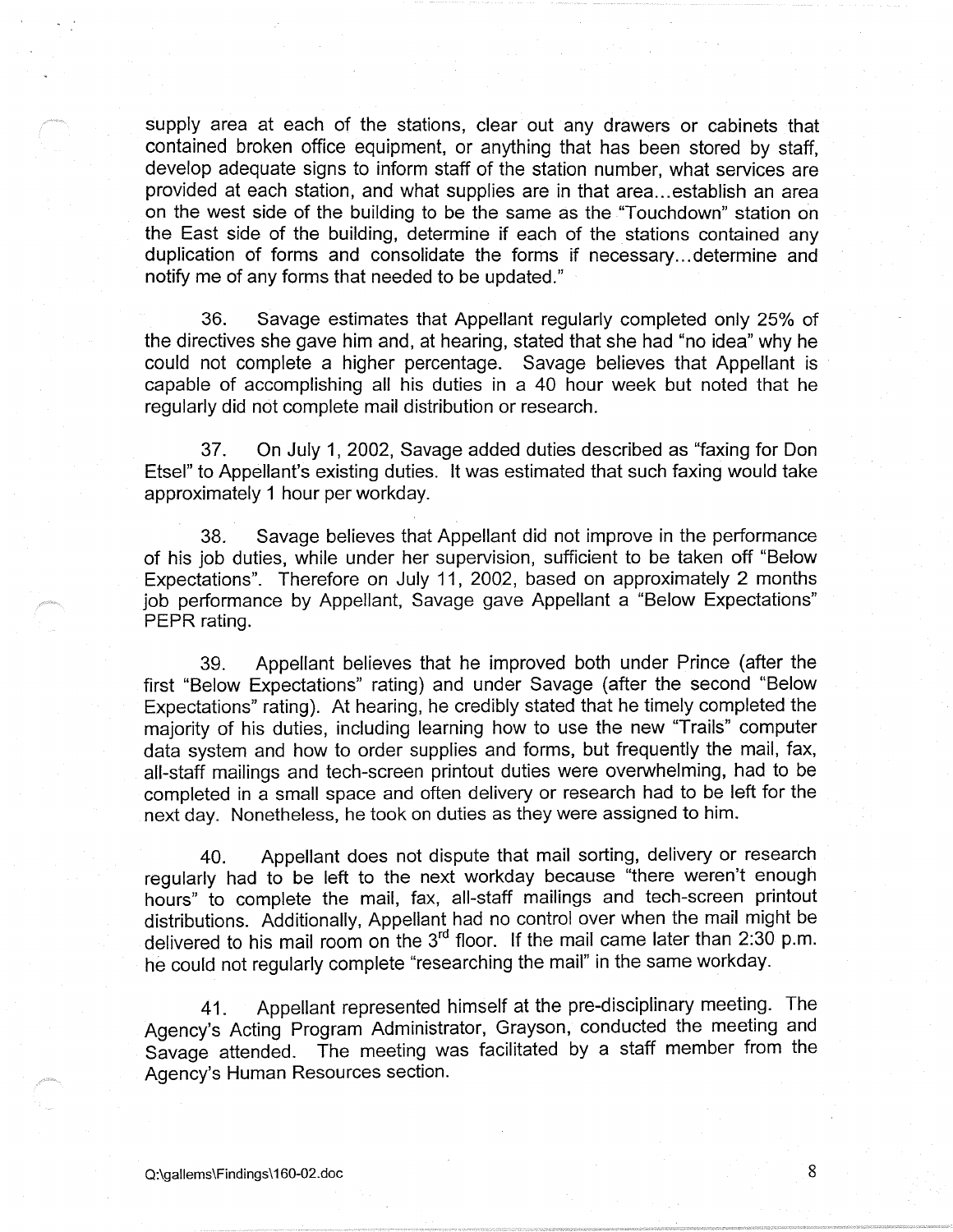42. Because Appellant received a 3<sup>rd</sup> "Below Expectations" PEPR rating, Grayson determined that discipline was appropriate. ( See also CSR 16- 50 A 19).) Grayson herself had received approximately 6 complaints from staff regarding supply issues.

43. Grayson considered Appellant's prior discipline in recommending termination in this case. Appellant's disciplinary history included: a Verbal Reprimand in May 2000 (for failure to meet performance standards) and 4 Written Reprimands: October 2000 ( See above paragraph 5. ), two in January 2002 (for absenteeism, negligence and refusal to comply with his supervisor's order. See above paragraph 16.) and one in May 2002 (See above paragraph 26.).

44. In considering whether discipline should be imposed against Appellant, Grayson did not consider disciplinary action taken against Appellant in 1998-99. However, at hearing, Appellant raised the 1998-99 discipline for excessive tardiness as an example of successful use of progressive discipline and his ability to correct his performance in concert with his then supervisor.

45. Grayson did not consider demotion and transfer of Appellant because it is her opinion that performance problems should be dealt with by the existing supervisor and not simply transferred to a different supervisor.

46. Donna Good (Good) is the Agency's Manager and Appointing Authority. At hearing, Good credibly testified that her decision to terminated Appellant was based largely on his performance. The May 2002 incident, in which Appellant was accused of attempting to bargain with the Child Support Caseworker on behalf of his son's Child Support case, was given little consideration compared to the overall failure of Appellant to improve in the timely completion of his duties.

47. Appellant was dismissed for failure to meet established standards of performance in three successive rating periods and failure to meet established standards of performance including either qualitative or quantitative standards. Dismissal is the highest level of discipline that can be imposed on a career service employee.

48. In considering Appellant's performance during his last two rating periods, Good considered the fact that Appellant's PEP plan was given to him a month late. ( See paragraph 20, above.) and that his last rating period covered 2 months of performance rather than the usual 3 month rating period. (See paragraph 38, above.)

49. PEPR ratings for periods when an employee is on FMLA should be no lower than "Meets Expectations". At hearing, Good credibly testified that she considered the fact that Appellant was on FMLA for approximately 5 months of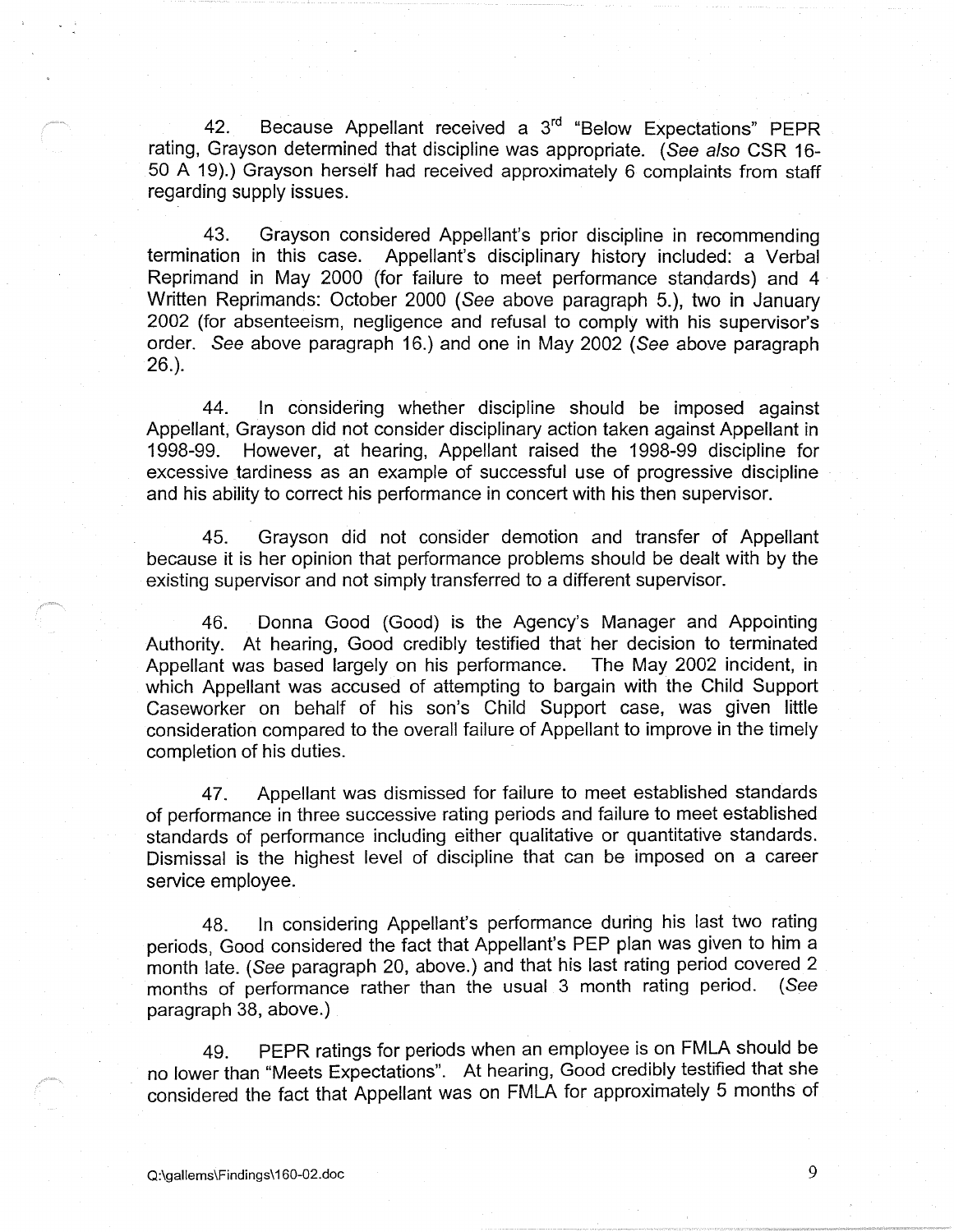his last 12 months with the Agency and she factored that into consideration of his "Below Expectations" ratings.

50. Changes instituted by Prince and Savage, such as moving the location of forms and shelving, cleaning and reorganizing the supply room and Appellant's desk and instituting the 3 ring binder supply-request tracking system were designed to make Appellant's job easier. However, such changes did not shorten the time necessary to complete Appellant's mail and faxing duties.

## **DISCUSSION**

**1. Authority of the Hearing Officer:** The City Charter and Career Service Rules require the Hearing Officer to determine the facts, by de novo hearing, in "[a]ny action of an appointing authority resulting in dismissal, suspension, involuntary demotion...which results in alleged violation of the Career Service Charter Provisions or Ordinance relating to the Career Service, or the Personnel Rules." (City Charter C5.25 (4) and CSR 19-10 b).) A de novo hearing in one in which the Hearing Officer makes independent findings of fact, credibility assessments and resolves factual disputes. ( See Turner v. Rossmiller, 35 Co. App. 329, 532 P.2d 751 (Colo. App.1975).)

**2. Cause for discipline:** Career Service Rules provide, in pertinent part: "The purpose of discipline is to correct inappropriate behavior or performance." (See CSR 16-10.) In this case, during the first 6 months that Prince was Appellant's supervisor, she attempted to correct Appellant's performance by speaking to him - on average, once a month - regarding her concerns related to the timely completion of Appellant's job duties, tardiness and absenteeism. However, talking with Appellant did not correct Appellant's tardiness and absenteeism. Therefore, Prince gave Appellant a written reprimand in October 2000. (See Findings of Fact, paragraphs 4 and 5.)

Appellant's health problems contributed to his tardiness and absenteeism and, in early 2001, Appellant required 6 weeks FMLA Leave. Citing "excessive absenteeism" and "medical leave due to health problems" resulting in "complaints from the caseworker staff", Prince reassigned Appellant's duties. Appellant learned the new computer program "Trails" which was necessary for his clerical case management duties and he assumed the mail duties. Eventually he developed a schedule for mail runs, faxes, all-staff mailings and tech-screen printout distribution. Mail sorting and delivery took an average of 3 hours per day and researching the mail took another hour per day. On some days mail took less than 4 hours, but many days it took longer than 4 hours. In fact, mail had been a full-time job for one staff person, prior to Appellant's reassignment. When Prince added supplies (another 1 to 1 ½ hours per day), she did not investigate how long it might take Appellant to complete his duties or whether he might require training. Nonetheless, Appellant learned how to order supplies.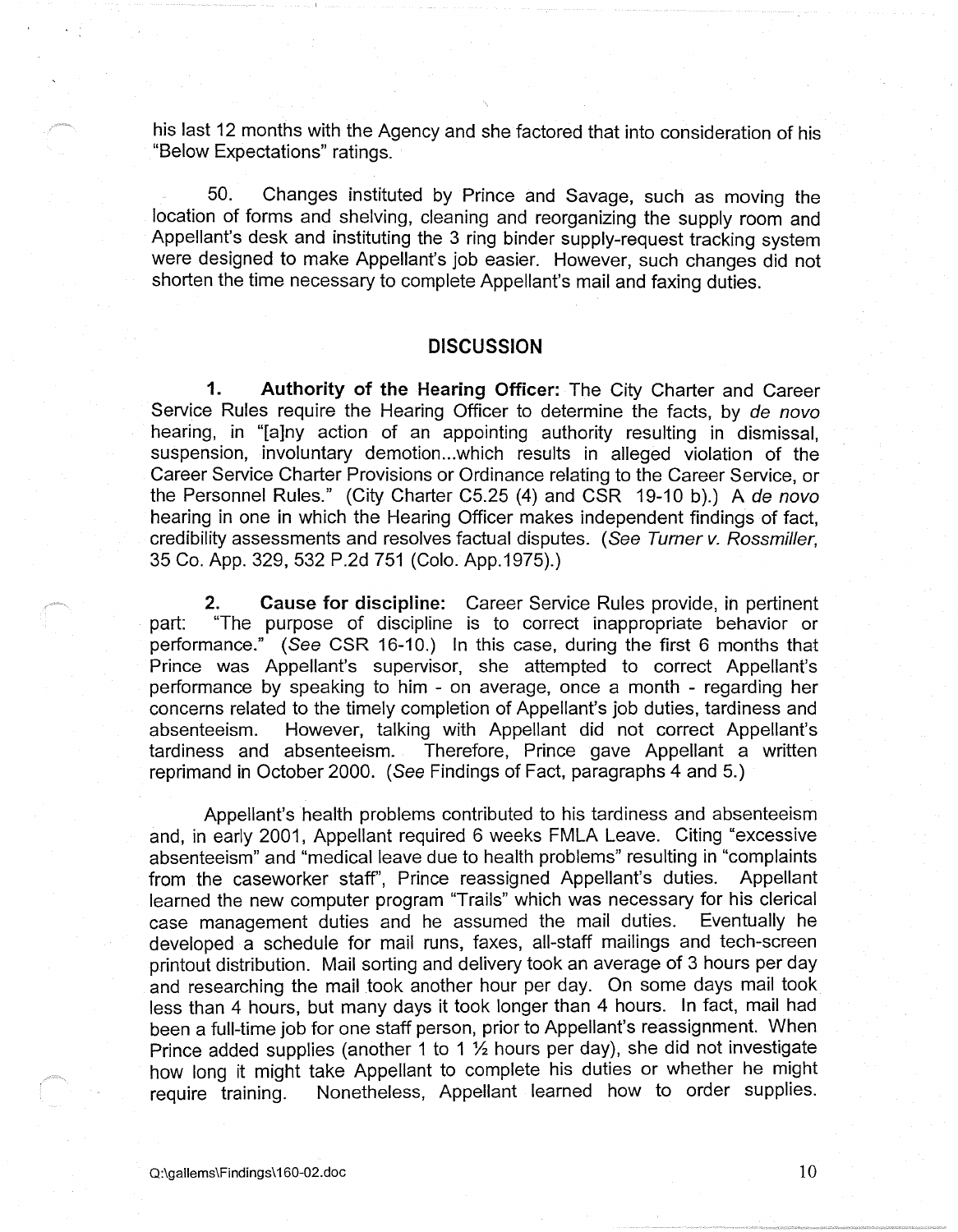However, Appellant required FMLA Leave, from August 2001 to November 11, 2001 because he was medically restricted from walking which was necessary in order to complete mail duties. (See Exhibit 8 and Findings of Fact, paragraphs 7 through 10, 12, 13, 15 and 18 through 22.)

When Appellant returned to work, he was again reprimanded for failure to complete his mail runs and Prince added more duties without investigating how long it might take Appellant to complete his duties. At that time, Appellant was attempting to perform duties that had been split between 2 staff persons prior to his reassignment. Prince's next attempt to improve Appellant's performance was a "Below Expectations" rating which he received on March 1, 2002. Then, 5½ weeks later, and after evaluating Appellant's performance over 1 month, Prince gave Appellant a second "Below Expectations". (See Findings of Fact, paragraphs 13 and 27.) It is clear, from the evidence presented at hearing, Prince was escalating the level of discipline in an attempt to address Appellant's continuing inability to complete the mail, fax, all-staff mailings and tech-screen printout duties collectively referred to as "mail duties". It is also clear, from Appellant's own testimony that, on a regular basis, he did not or could not complete the mail duties and, for failure to complete his duties on a regular basis, Appellant received 3 consecutive "Below Expectations" PEPR ratings. Therefore, the Hearing Officer concludes the Agency has met its burden to show there is cause for discipline and turns to the question of degree or level of discipline.

**3. Degree of discipline:** Career Service Rules provide, in pertinent part: "The type and severity of discipline depends on the gravity of the infraction. The degree of discipline shall be reasonably related to the seriousness of the offense and take into consideration the employee's past record." (See CSR 16- 10.) Having concluded that there is cause for discipline in this case, the issue at hand is: Whether dismissal is reasonably related to the seriousness of the offense, considering Appellant's work history, PEPRs and his disciplinary history. In this case, Appellant admits that he regularly did not or could not complete mail duties. Additionally, the continuing and timely exchange of printed information in the form of daily mail, faxes, all-staff mailings and tech-screen printouts was necessary tor the timely completion of duties for the entire F&C staff. Therefore, the Hearing Officer concludes that Appellant's failure or inability to complete mail duties on a regular basis was a serious matter.

Nonetheless, based on a unique combination of late or mistimed PEPRs, the lack of adequate PEP Plans and a fundamental failure-to-communicate between Appellant and his supervisors, the undersigned Hearing Officer concludes that responsibility for Appellant's continuing failure or inability to complete mail duties does not fall solely on Appellant's shoulders. That is, Appellant was not given clear performance standards, sufficient time or the information necessary to be able to improve his performance to "Meets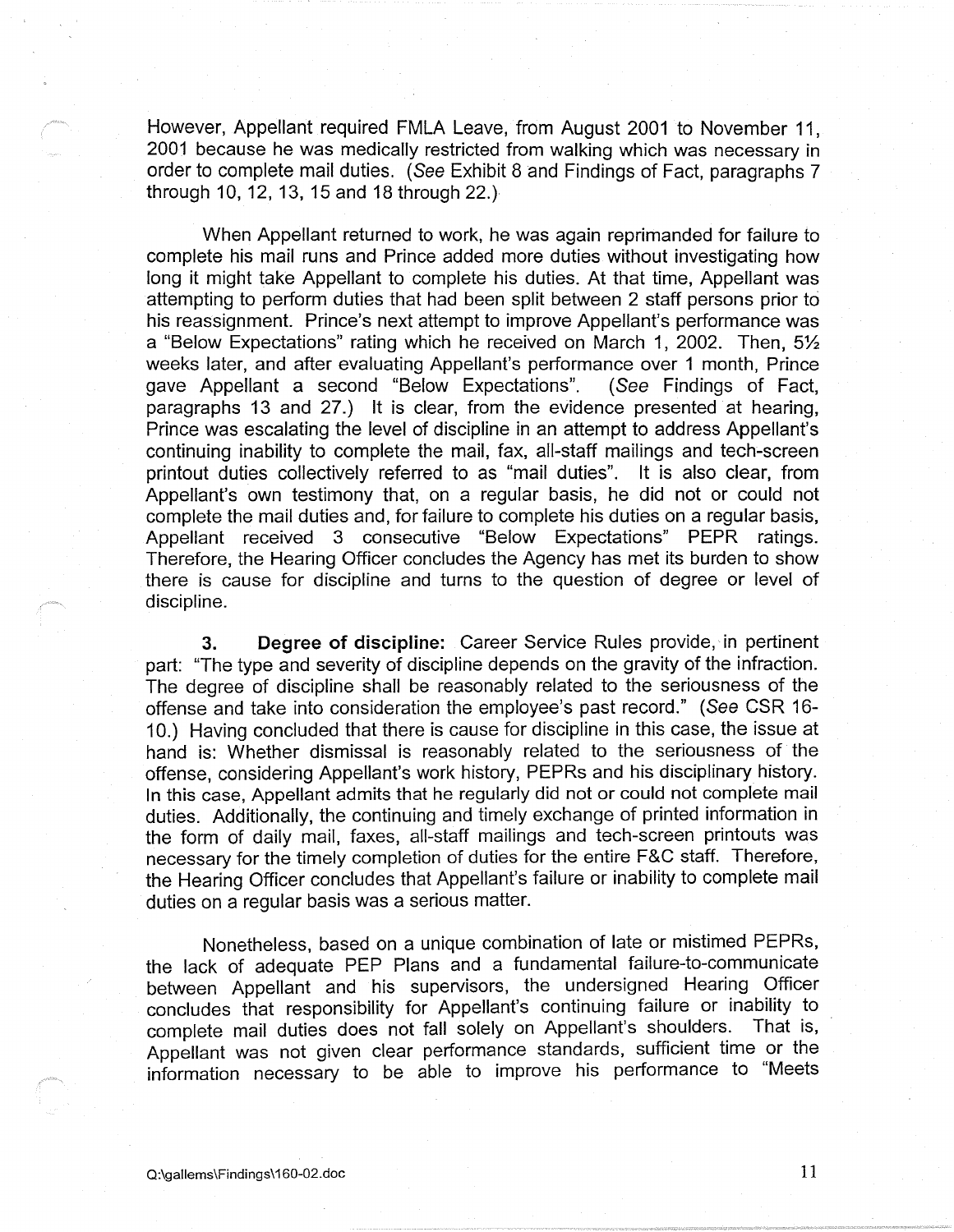Expectations". Therefore, imposition of the highest level of discipline (dismissal) is not reasonable in this case.

In order to get a "Meets Expectations" rating (or be "taken off 'Below Expectations"') an employee's performance must improve. Ordinarily, with a clear PEP Plan, first and second "Below Expectations" ratings would be fair warning that one needs to improve or be subject to escalating discipline including dismissal. However, in this case, the performance standards and expectations for improvement were not clear. Prince did not write a new PEP Plan every time she added new duties and Savage didn't write a PEP Plan at all. Neither Prince nor Savage knew how long it would take each day to complete all of Appellant's duties or specific duties (such as researching the mail) or assignments (such as cleaning out the supply room or assembling shelves). Rather, they estimated how long it should take to complete duties and assignments. Because Appellant's duties were not particularly difficult, Prince and Savage assumed that they were not necessarily time consuming. They kept adding duties based on estimates of how long mail duties might take on an average day without acknowledging that Appellant had no control over mail delivery times or the amount of mail that might need researching on a given day. Sometimes there just "weren't enough hours" in the day. However, when Appellant attempted to catch up on his work outside regular work hours, he was not allowed to do so. (See Findings of Fact, paragraph 25.)

The fact that Appellant's PEP Plans did not adequately reflect his job duties might have been cured by other means, such as clear verbal communications and sufficient time to improve on a burdensome daily schedule. However, personality conflicts and demeaning attitudes prevented both Appellant and his supervisors from communicating with each other. Additionally, Appellant's last 3 PEPRs were given late or so closely together that out of a 6 month period, Appellant was evaluated on a little more than 3 months of actual work. Appellant's last "Below Expectations" was based on 2 months work without a PEP Plan. (See also paragraph 4. b, below.) Lastly, Appellant was given no training for a position that was key to the smooth operation of the F&C section, even though duties were changed or added on a regular basis.

The Agency dismissed Appellant for "failure to meet established standards of performance in three successive rating periods and failure to meet established standards of performance including either qualitative or quantitative standards". However, there were no established standards of performance and no PEP Plan for Appellant's position where duties were changed or added regularly up to a few days before Appellant's last PEPR rating. (See Findings of Fact, paragraph 37.) Therefore, the Hearing Officer concludes that dismissal is not reasonable, in this case, because Appellant was not allowed the time, plan or ability to improve his performance.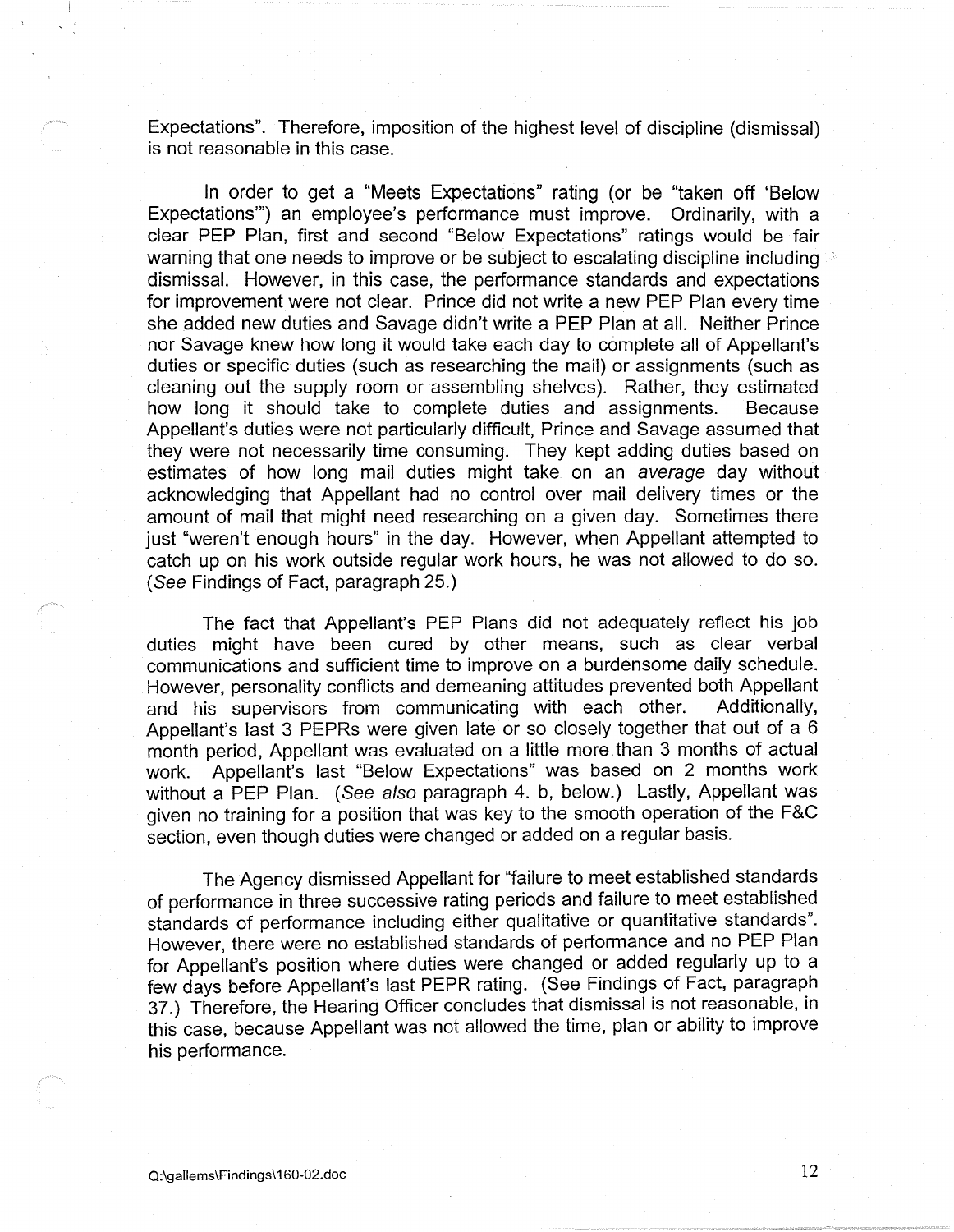**4. Appellant's allegation of violations of Career Service Rules:**  Appellant alleges that the following Career Service Rules were violated: CSR 19 regarding Appeals, CSR 16-10 regarding the purpose of discipline (addressed above in Discussion paragraphs 2 and 3.), CSR 16-20 regarding progressive discipline, and CSR 13-41 regarding quarterly reports following a "Below Expectations" rating.

No competent evidence of violation(s) of Career Service Rule 19, regarding the Appeals process, was presented at hearing. Therefore, Appellant's allegation of violation(s) of CSR 19 is dismissed.

**a. Progressive discipline:** Career Service Rules regarding progressive discipline provide, in pertinent part: 'Wherever practicable, discipline shall be progressive. However, any measure or level of discipline may be used in any given situation as appropriate. This rule should not be interpreted to mean that progressive discipline must be taken before an employee may be dismissed." CSR 16-20 2). Appellant had been disciplined during 1998 – 1999 for excessive tardiness and with the use of progressive discipline, Appellant and his then supervisor were able to correct Appellant's behavior. Appellant argues that the Agency improperly applied progressive discipline in this case and, presumably, that if properly applied would have had the effect of correcting Appellant's regular inability to complete the mail duties. The Hearing Officer dismisses Appellant's allegation of violation(s) of CSR 16-20 as moot. That is, the Agency's discipline is herein modified to a suspension which follows next in order of increasing severity of discipline as listed in CSR 16-20 1) a) through e).

**b. Quarterly reports following a "Below Expectations" rating:** Career Service rules provide, in pertinent part: "Whenever the over all evaluation of a Performance Enhancement Program report is 'Below Expectations,' an additional report shall be required at the end of three (3) month's time and each (3) three thereafter until the employee has achieved a rating of 'Meets Expectations' or above." (CSR 13-41, Emphasis added.) While it is a practical reality that not all PEPRs are timely issued, each rating period should be specific. Such was not the case here which resulted in two actual rating periods of March **1** to March 27, 2003 and May 1 to July 1, 2003. ( See Findings of Fact, paragraphs 20, 26, 27 and 38.)

The requirement that an additional PEPR be completed "at the end of three (3) month's time and each three (3) months thereafter..." is designed to provide a specific rating period. The employee does not have to be at work for the entire 3 months. For example, the employee could be on FMLA Leave or, as in this case, on investigatory leave for any portion of the 3 months. In this case, the specific rating periods should have been January through March and April through June. However, in spite of claims that the two rating periods covered January through June 2003, a clear examination of the documents attached to Appellant's first "Below Expectations" rating shows that the initial evaluation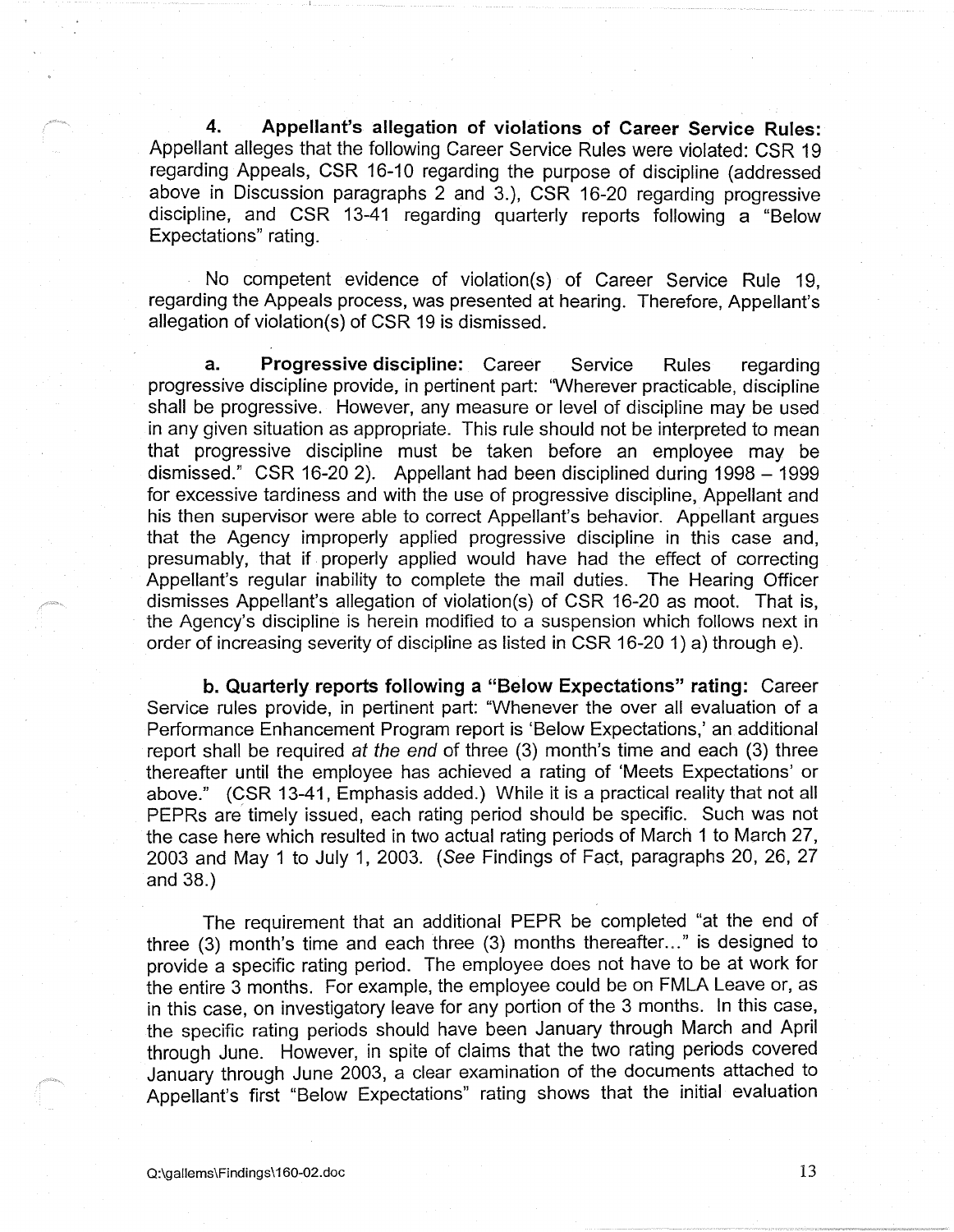period ran to March 1, 2003. (See Exhibit 8.) The next rating was issued 5 weeks later. It is the conclusion of this Hearing Officer that an employee who receives a "Below Expectations" rating should be given the duties in which he is to improve (a PEP Plan) and the time (a 3 month rating period) in which to complete or improve in those duties.

Career Service Rules provide for the issuance of PEPRs up to 60 days after the rating period. (See CSR 13-70.) Therefore, the issuance of an annual PEPR may overlap into the next rating period. However, in this case, the actual rating period was compressed. Appellant was given neither a PEP Plan nor the 3 month rating periods in which to improve. Therefore, the Hearing Officer concludes that the Agency was in violation of Career Service Rule 13-41.

**5. Family Medical Leave:** Based on the totality of the evidence presented at hearing, the Hearing Officer concludes that there was often confusion as to which tardy arrivals or absences were related to Appellant's health problems or FMLA and that no differentiation was made for purposes of discipline. During Appellant's last year of employment with the Agency, he was off work  $-$  due to medical problems  $-$  for a total of 5 months, plus approximately 1 month on investigatory leave. If, as Good testified, Appellant was given a "Meets Expectations" rating for all the periods he was on FMLA, it would seem nearly impossible to get an overall "Below Expectations" based on 6 months out of a 12 month period. (See Findings of Fact, paragraphs 1, 7, 15, 21, 26, 27 and 49.) Therefore, based on the Agency's failure to set standard rating periods, failure to issue a PEP Plan during the last rating period and the uncertain effect of Appellant's FMLA on his "Below Expectations" ratings, the Hearing Officer concludes that the Agency has not met its burden to show that the level of discipline is reasonably related to the seriousness of the offense.

### **CONCLUSIONS OF LAW**

1. The Hearing Officer has jurisdiction to make and issue Findings and Order in this matter.

2. The Agency met its burden to show there is cause for discipline.

3. The Agency did not meet its burden to show that the level of discipline imposed is reasonably related to the severity of the offense.